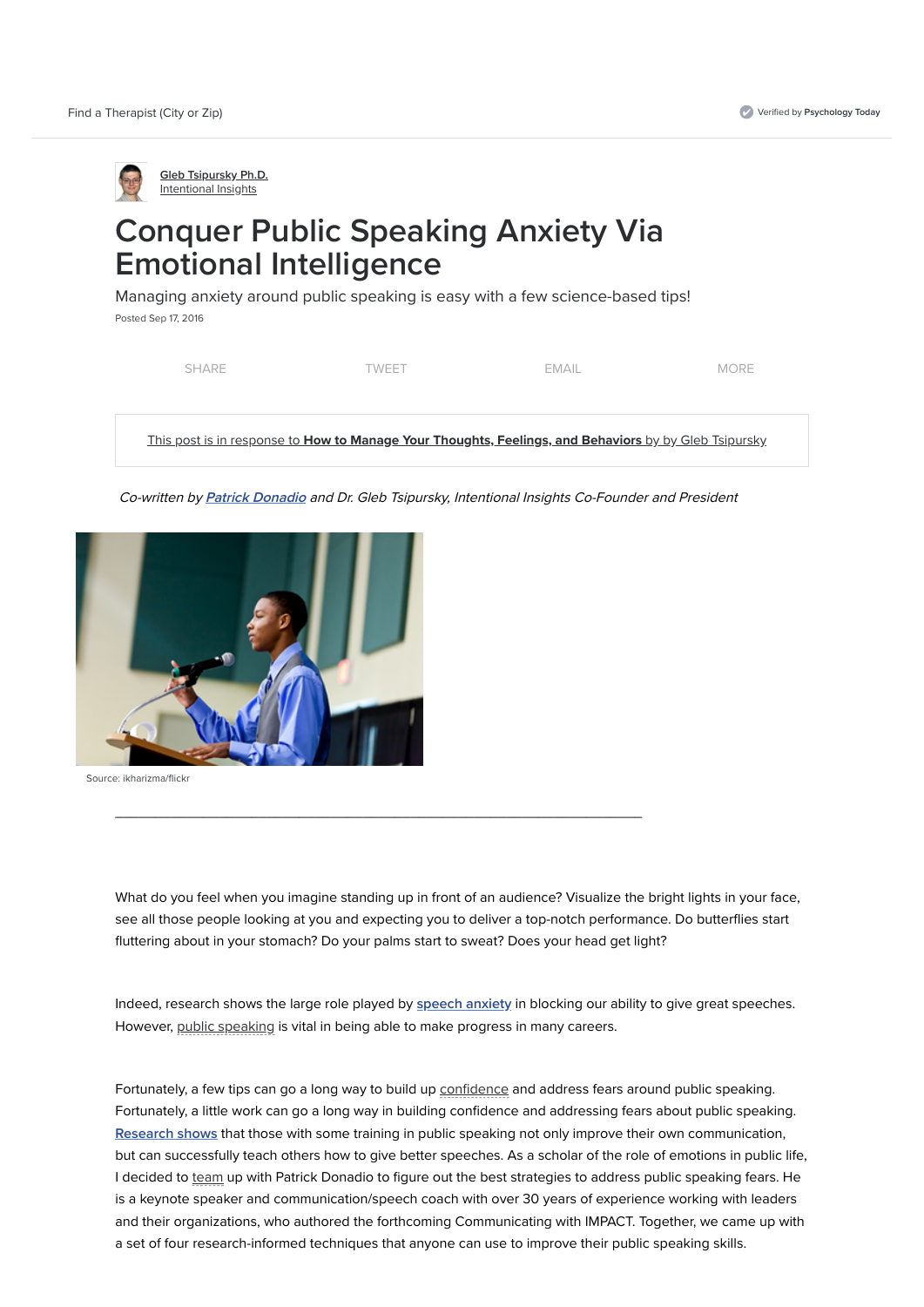death of fear is certain!" Now, you are never going to get rid of it totally, but we can help you get rid of most of it.

ARTICLE CONTINUES AFTER ADVERTISEMENT

This fear comes from your *[emotional self](http://intentionalinsights.org/autopilot-vs-intentional-system-the-rider-and-the-elephant)*, not your rational self. It's not helpful for you to have fear to achieve [your goal of giving a great speech, but your emotional self doesn't know that. You need to use](http://intentionalinsights.org/living-intentionally-3-steps-to-gaining-agency) intentional thinking strategies to manage your emotions in order to reach your [goals.](https://www.psychologytoday.com/basics/motivation)

# 1. Focus on Dealing with the Fear Itself

To address your fear, remember you are not unique in your fear. There would not be the [extensive research](http://www.tandfonline.com/doi/abs/10.1080/03637758109376055) on speech anxiety if you were! Scientists even have a special term for this fear - [glossophobia](https://en.wikipedia.org/wiki/Glossophobia). Knowing that this term exists, and that it is a well-studied topic, should relieve some fear for you.

Recognize that the first thing to do is to deal with the fear itself rather than focus on the speech. Sure, some [anxiety i](https://www.psychologytoday.com/basics/anxiety)s useful. It gets adrenaline going and can give you energy and enthusiasm. Yet beyond that limited amount, if you don't deal with the fear, you won't be able to give a great speech, no matter how hard you try.

Next, apply the science-based strategy of positive [self-talk](https://www.psychologytoday.com/basics/self-talk). Give yourself a pep talk and psyche yourself up. You can do this in many different ways. Some people [meditate](https://www.psychologytoday.com/basics/meditation), others pray, others listen to music, and others go jogging. There are many different ways to get your energy level high. Whatever works for you, do it! If you're not prepared mentally, you won't be prepared.

Besides positive self-talk, use [positive thinking](http://www.mayoclinic.org/healthy-lifestyle/stress-management/in-depth/positive-thinking/art-20043950). If you want to be an effective public speaker, you have to believe in yourself. If you do not believe in yourself, how do you expect other people to believe in you? Remind

#### 2. Be Positive

yourself that you know more about the topic than the audience does. Now, you can expect a few people out there may be more knowledgeable. You are not going to know more than everybody does. However, chances are if you done your homework and picked a topic you know about you will know more than most people in your audience.

ARTICLE CONTINUES AFTER ADVERTISEMENT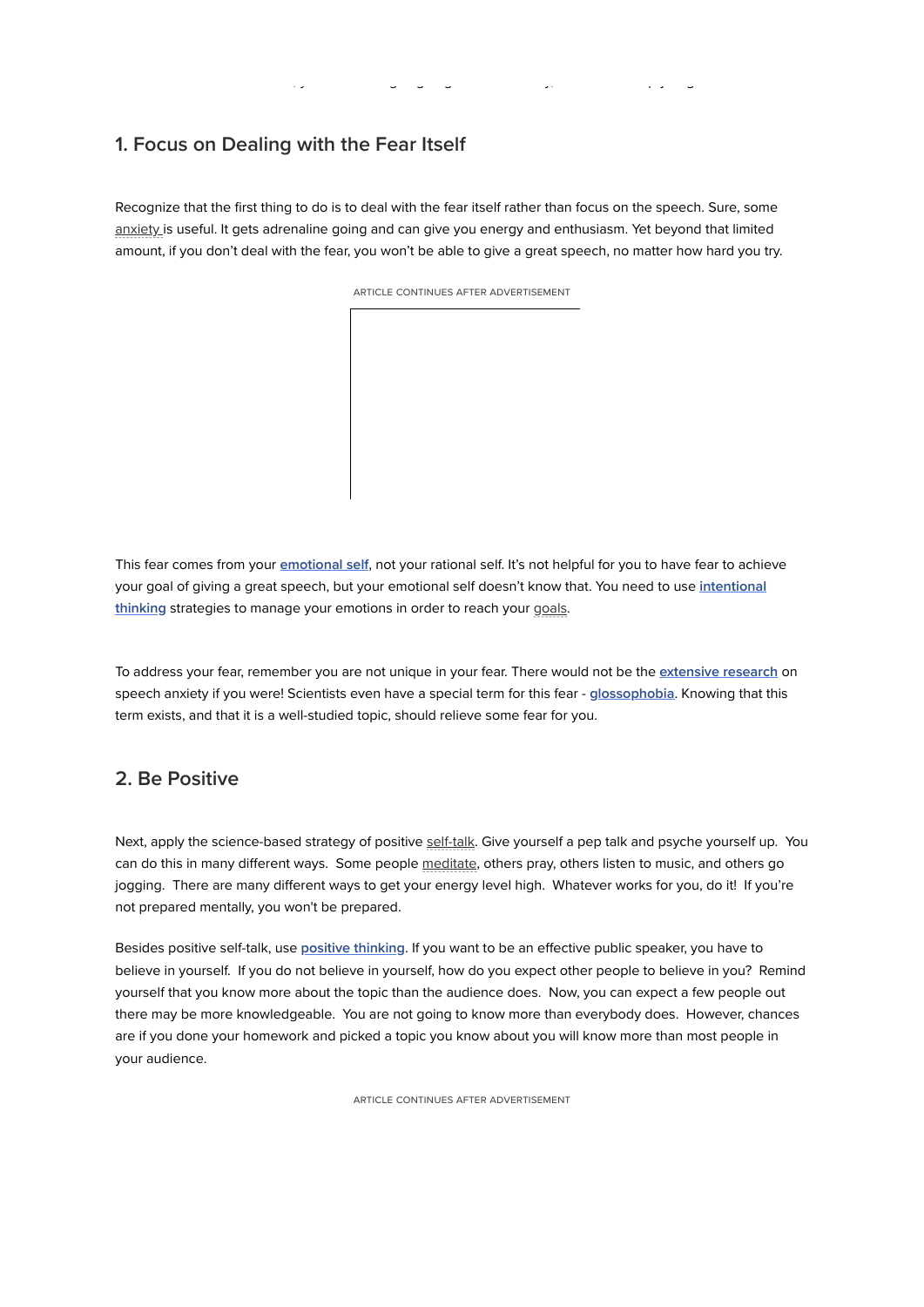

#### 3. Use Your Body Well

Regardless of whether you use the strategies above, right before you get up to speak, you may get a little nervous. You have a lot of excess energy in there. You do not want to get rid of all of it, and believe me, you will not, but you want to get rid of some of it. Try some "tense and relax" techniques.

[Clench and relax](http://intentionalinsights.org/7-surprising-science-based-hacks-to-build-your-willpower) your fists. Clench your fists really hard, and then release them. Can you feel the tension leaving? It really works. Some people get a lot of tension in their necks, if you do try shoulder shrugs. Push your shoulders up to your ears hold them there for 10 seconds and release. A good overall tension reliever is stretching exercises. Do some deep knee bends, stretch your arms up, open your hands really wide and then close them. All of these exercises are good ways to release some of that tension.

If you can't practice in the room, try to use [visualization,](https://www.psychologytoday.com/basics/fantasies) a [research-based strategy](https://books.google.com/books?hl=en&lr=&id=zwc-YNnho0sC&oi=fnd&pg=PA23&dq=visualization+research+sport&ots=A52TQpn6Ae&sig=QkLCh1mydIsA_r8h6tXdkXQAdVI#v=onepage&q=visualization%20research%20sport&f=false) widely employed by top athletes. Visualize what you know about the room and the audience, and imagine giving the speech. See with your mind's eye everyone staring at you, listening with rapt attention. Imagine the applause breaking out after your speech, and your boss giving you a big thumbs-up sign after you finished.

### 4. Practice, Practice, Practice

Practice the speech to gain more confidence in your ability. It is especially helpful to do so in the exact room where you will be giving the speech. Get up in front of the room and try to envision what it is going to be like when you give my speech. This will help you feel more comfortable when you speak, and fill you with greater confidence.

Speaking is a skill that grows stronger with practice and weaker with disuse. The secret to improving your speaking skills is experience. Where can you get speaking opportunities? They exist all around us—at work, in community groups, at a church. You can also set up speaking engagements at various organizations like Fraternal Order of Police, Toastmasters, Urban League, Community Action Agencies, Farm Bureaus, Rotary